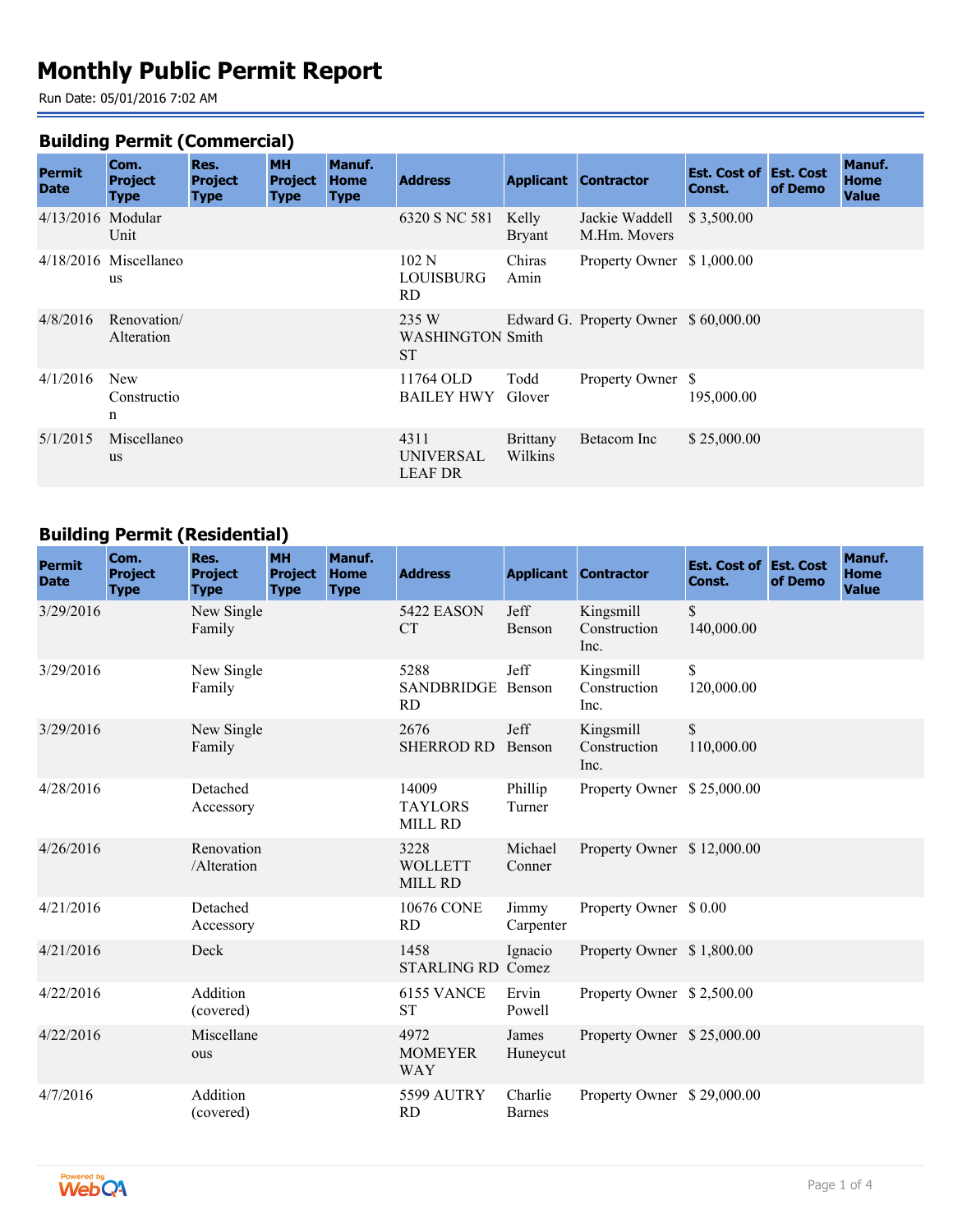## **Building Permit (Residential)**

| <b>Permit</b><br><b>Date</b> | Com.<br><b>Project</b><br><b>Type</b> | Res.<br><b>Project</b><br><b>Type</b> | <b>MH</b><br><b>Project</b><br><b>Type</b> | Manuf.<br><b>Home</b><br><b>Type</b> | <b>Address</b>                                       |                            | <b>Applicant Contractor</b>                  | <b>Est. Cost of Est. Cost</b><br>Const. | of Demo | Manuf.<br><b>Home</b><br><b>Value</b> |
|------------------------------|---------------------------------------|---------------------------------------|--------------------------------------------|--------------------------------------|------------------------------------------------------|----------------------------|----------------------------------------------|-----------------------------------------|---------|---------------------------------------|
| 4/7/2016                     |                                       | Moving<br><b>Building</b>             |                                            |                                      | 8850 TAYLOR Billy<br><b>TRACE CT</b>                 | Horne                      | Property Owner \$3,700.00                    |                                         |         |                                       |
| 4/8/2016                     |                                       | Renovation<br>/Alteration             |                                            |                                      | 4216 OLD<br><b>NASH RD</b>                           | Brenda<br>Stone<br>Whitley | Property Owner \$12,000.00                   |                                         |         |                                       |
| 4/6/2016                     |                                       | Deck                                  |                                            |                                      | 4490 DUKE RD Linda                                   | <b>Burney</b>              | Property Owner \$2,000.00                    |                                         |         |                                       |
| 4/8/2016                     |                                       | New Single<br>Family                  |                                            |                                      | 3493<br><b>BUFFALOE</b><br><b>RIDGE CT</b>           | Joe<br>Anthony             | Four Seasons<br>Contractors,<br><b>LLC</b>   | \$<br>160,000.00                        |         |                                       |
| 4/11/2016                    |                                       | New Single<br>Family                  |                                            |                                      | 1783<br><b>KINGFISHER</b><br><b>CTR</b>              | Joe<br>Anthony             | Four Seasons<br>Contractors,<br><b>LLC</b>   | \$<br>180,000.00                        |         |                                       |
| 4/11/2016                    |                                       | New Single<br>Family                  |                                            |                                      | 6362 VENICE<br><b>CT</b>                             | Joe<br>Anthony             | Four Seasons<br>Contractors,<br><b>LLC</b>   | $\mathbb{S}$<br>190,000.00              |         |                                       |
| 4/26/2016                    |                                       | Detached<br>Accessory                 |                                            |                                      | 6711<br><b>ANNABELLA</b><br><b>RD</b>                | Jerry<br>Baker             | Four Seasons<br>Contractors,<br><b>LLC</b>   | \$25,000.00                             |         |                                       |
| 4/25/2016                    |                                       | New Single<br>Family                  |                                            |                                      | 6711<br><b>ANNABELLA</b><br><b>RD</b>                | Jerry<br>Baker             | Four Seasons<br>Contractors,<br><b>LLC</b>   | \$<br>180,000.00                        |         |                                       |
| 4/7/2016                     |                                       | New Single<br>Family                  |                                            |                                      | 828 EVANS RD Ben Hager Hager                         |                            | Construction &<br>Remodeling, inc            | \$<br>385,000.00                        |         |                                       |
| 3/31/2016                    |                                       | Miscellane<br>ous                     |                                            |                                      | 1711 W<br><b>HORNES</b><br><b>CHURCH RD</b>          | Danny<br>Townsend          | Sears Home<br>Improvement<br>Products, Inc   | \$6,733.00                              |         |                                       |
| 4/6/2016                     |                                       | Renovation<br>/Alteration             |                                            |                                      | 3219 OAK<br><b>LEAF DR</b>                           | Dean<br>Holland            | Dean A. Holland \$10,500.00<br>Builders, Inc |                                         |         |                                       |
| 4/21/2016                    |                                       | Renovation<br>/Alteration             |                                            |                                      | 170<br>ZACHARIAH<br>KD.                              | Dean<br>Holland            | Dean A. Holland \$21,000.00<br>Builders, Inc |                                         |         |                                       |
| 4/26/2016                    |                                       | New Single<br>Family                  |                                            |                                      | 916<br><b>BIRCHWOOD</b><br>DR                        | Dean<br>Holland            | Dean A. Holland \$<br>Builders, Inc.         | 115,000.00                              |         |                                       |
| 4/26/2016                    |                                       | Swimming<br>Pool                      |                                            |                                      | 1349 E<br><b>BEULAH RD</b>                           |                            | Jean Kibbe Swimworld                         | \$26,500.00                             |         |                                       |
| 4/22/2016                    |                                       | Renovation<br>/Alteration             |                                            |                                      | 4728 ASHLEY<br>DR                                    | Foote &                    | Foote &<br>Moorefield Moorefield Inc         | \$15,000.00                             |         |                                       |
| 4/22/2016                    |                                       | Addition<br>(covered)                 |                                            |                                      | 3469 WATSON Michael<br><b>SEED FARM</b><br><b>RD</b> | Langley                    | Michael Terry<br>Langley                     | \$5,000.00                              |         |                                       |
| 4/12/2016                    |                                       | New Single<br>Family                  |                                            |                                      | 7869<br><b>VAUGHAN</b><br><b>CHAPEL RD</b>           | Michael<br>Langley         | Michael Terry<br>Langley                     | \$80,000.00                             |         |                                       |
| 4/8/2016                     |                                       | New Single<br>Family                  |                                            |                                      | 7641<br><b>VAUGHAN</b><br><b>CHAPEL RD</b>           | Michael<br>Langley         | Michael Terry<br>Langley                     | \$80,000.00                             |         |                                       |

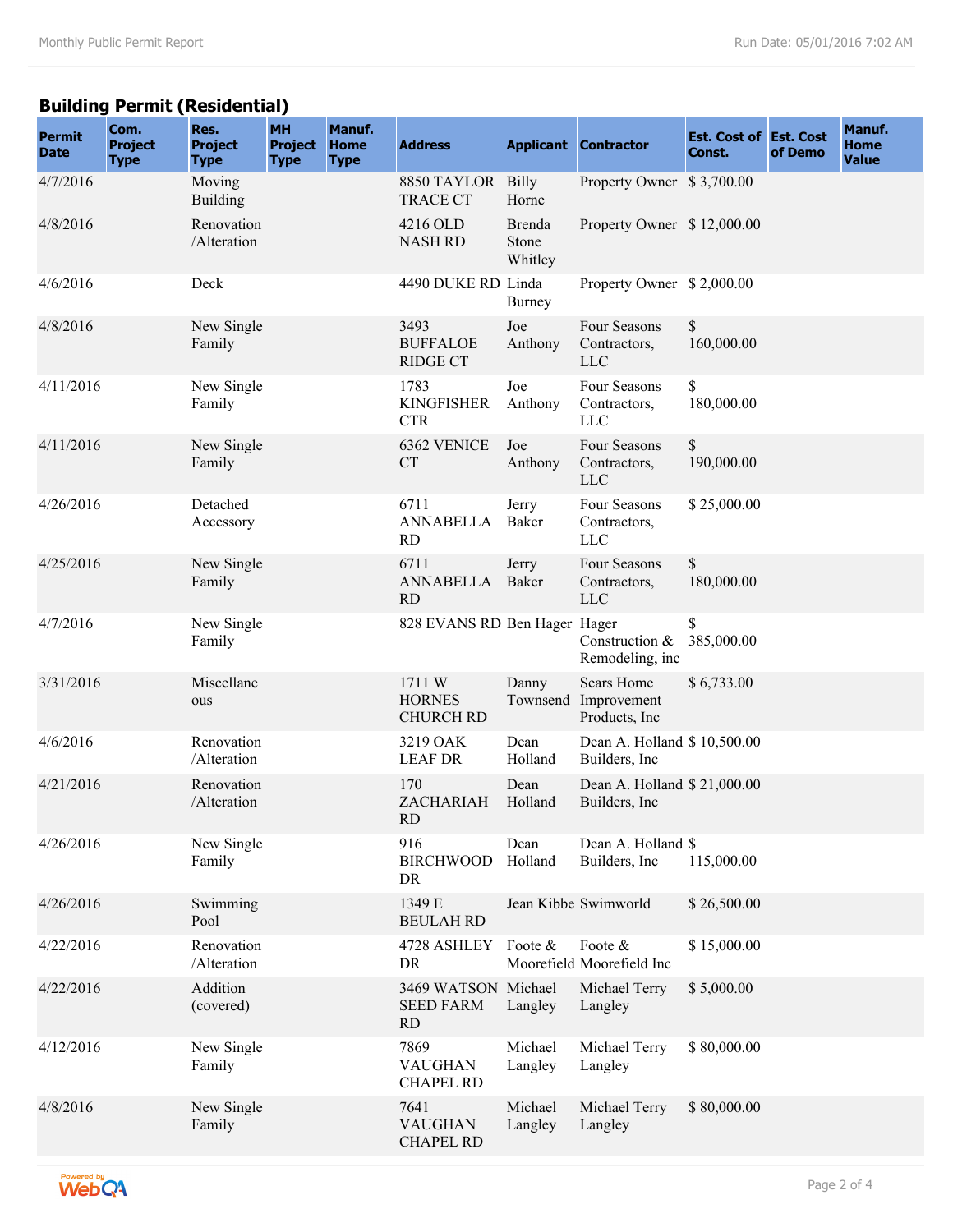## **Building Permit (Residential)**

| <b>Permit</b><br><b>Date</b> | Com.<br><b>Project</b><br><b>Type</b> | Res.<br><b>Project</b><br><b>Type</b> | <b>MH</b><br><b>Project</b><br><b>Type</b> | Manuf.<br><b>Home</b><br><b>Type</b> | <b>Address</b>                                                                   |                          | <b>Applicant Contractor</b>                        | <b>Est. Cost of Est. Cost</b><br>Const. | of Demo | Manuf.<br><b>Home</b><br><b>Value</b> |
|------------------------------|---------------------------------------|---------------------------------------|--------------------------------------------|--------------------------------------|----------------------------------------------------------------------------------|--------------------------|----------------------------------------------------|-----------------------------------------|---------|---------------------------------------|
| 4/1/2016                     |                                       | Renovation<br>/Alteration             |                                            |                                      | 2549<br>MEADOWLAR Langley<br>K RD                                                | Michael                  | Michael Terry<br>Langley                           | \$10,000.00                             |         |                                       |
| 4/25/2016                    |                                       | Addition<br>(covered)                 |                                            |                                      | 5966 LEON CT Aaron                                                               | Phillips                 | Hill Building<br>Contractors, Inc.                 | \$90,000.00                             |         |                                       |
| 4/1/2016                     |                                       | Swimming<br>Pool                      |                                            |                                      | 4402 WOMBLE Jonathan<br><b>RD</b>                                                | Stancil                  | Lifetime Pools<br>& Spa LLC                        | \$37,500.00                             |         |                                       |
| 3/31/2016                    |                                       | New Single<br>Family                  |                                            |                                      | 13270<br><b>BRANTLEY</b><br><b>WOODS RD</b>                                      | <b>Brent</b><br>Creech   | <b>SIERRA</b><br><b>BUILDING</b><br><b>COMPANY</b> | \$<br>235,000.00                        |         |                                       |
| 3/31/2016                    |                                       | Detached<br>Accessory                 |                                            |                                      | 5133<br><b>COLORADO</b><br><b>RD</b>                                             | Vondi<br>Williams        | Carolina<br>Structural                             | \$18,000.00                             |         |                                       |
| 4/8/2016                     |                                       | Detached<br>Accessory                 |                                            |                                      | 11263<br><b>CANDLEWICK Williams</b><br><b>RD</b>                                 | Vondi                    | Carolina<br>Structural                             | \$18,000.00                             |         |                                       |
| 4/8/2016                     |                                       | Detached<br>Accessory                 |                                            |                                      | 9761 S NC 58                                                                     | Vondi<br>Williams        | Carolina<br>Structural                             | \$22,000.00                             |         |                                       |
| 3/15/2016                    |                                       | Addition<br>(covered)                 |                                            |                                      | 7663 RED OAK Robert<br><b>RD</b>                                                 | Moore                    | Robert Moore                                       | \$12,000.00                             |         |                                       |
| 4/4/2016                     |                                       | Miscellane<br>ous                     |                                            |                                      | 425 HOLLY DR Gail                                                                | Meadows                  | Smiles Cleaning, \$6,500.00<br><b>LLC</b>          |                                         |         |                                       |
| 4/27/2016                    |                                       | Renovation<br>/Alteration             |                                            |                                      | 3779<br>KIMBERLY DR Taylor                                                       | Lynwood                  | Lynwood E.<br>Taylor                               | \$60,000.00                             |         |                                       |
| 4/25/2016                    |                                       | Miscellane<br>ous                     |                                            |                                      | 303<br><b>SOUTHSIDE</b><br>DR.                                                   | Nicole<br>Thompson Space | Falcone Crawl                                      | \$4,390.00                              |         |                                       |
| 4/6/2016                     |                                       | Detached<br>Accessory                 |                                            |                                      | 3999<br><b>ASHBROOK</b><br>RD                                                    | Nathan                   | New Creations<br>Woodcock Construction Inc         | \$32,000.00                             |         |                                       |
| 4/1/2016                     |                                       | Miscellane<br>ous                     |                                            |                                      | 2110W<br>HILLIARDSTO Richardso Richardson<br>$\ensuremath{\mathsf{N}}\xspace$ RD | Victor<br>n              | Victor                                             | \$27,500.00                             |         |                                       |
| 4/11/2016                    |                                       | Addition<br>(covered)                 |                                            |                                      | 8985 W NC 97                                                                     | Kenny<br>Jackson         | Jackson Homes<br>Inc                               | \$12,000.00                             |         |                                       |
| 4/14/2016                    |                                       | Addition<br>(covered)                 |                                            |                                      | 13421 WATSONLarry<br><b>SEED FARM</b><br>RD                                      | Phillips                 | Larry Phillips                                     | \$6,800.00                              |         |                                       |
| 4/21/2016                    |                                       | Deck                                  |                                            |                                      | <b>9390 SEVEN</b><br><b>PATH RD</b>                                              | Phillip<br>Joyner        | Phillip Joyner                                     | \$7,300.00                              |         |                                       |
| 4/26/2016                    |                                       | Renovation<br>/Alteration             |                                            |                                      | 4663<br><b>COUNTRY LN</b>                                                        | Brad Palk Brad Palk      |                                                    | \$22,000.00                             |         |                                       |

#### **Manufactured Home Permit**

| <b>Permit</b><br><b>Date</b> | Com.<br><b>Project</b><br><b>Type</b> | Res.<br><b>Project</b><br><b>Type</b> | <b>MH</b><br><b>Project Home</b><br><b>Type</b> | Manuf.<br><b>Type</b> | <b>Address</b> | <b>Applicant Contractor</b> | <b>Est. Cost of Est. Cost</b><br><b>Const.</b> | of Demo | Manuf.<br><b>Home</b><br><b>Value</b> |
|------------------------------|---------------------------------------|---------------------------------------|-------------------------------------------------|-----------------------|----------------|-----------------------------|------------------------------------------------|---------|---------------------------------------|
|                              |                                       |                                       |                                                 |                       |                |                             |                                                |         |                                       |